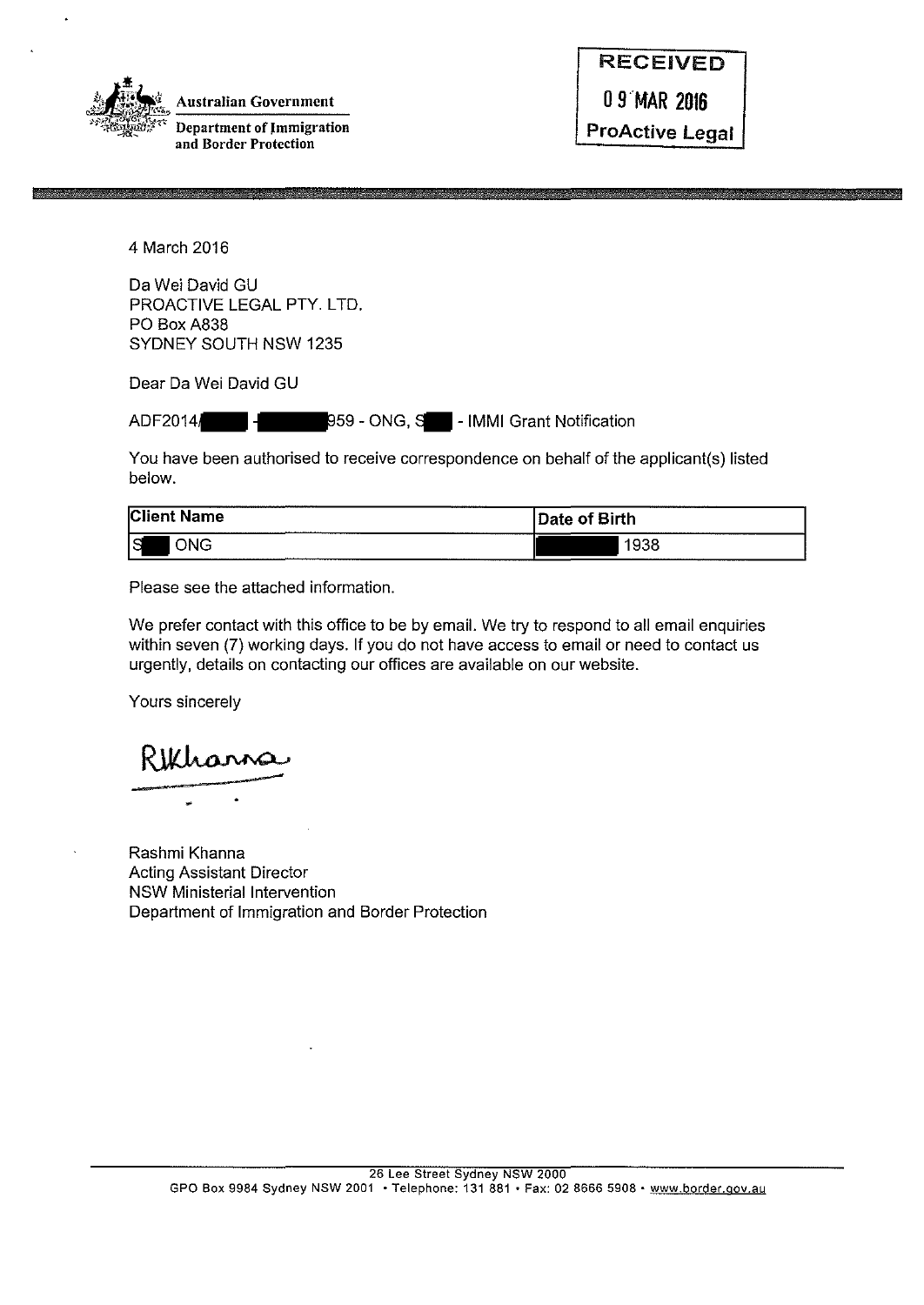

4 March 2016



**In reply please quote:**  Client Name Date of Birth Request ID File Number



Transmission Method

Post

Dear S**OU** ONG

# **Notification of grant of a Special Eligibility (class CB) Former Resident (subclass 151) visa**

I am writing to advise you of the outcome of your request for Ministerial Intervention under section 351 of the Migration Act 1958 (the Act).

I am pleased to advise you that the Minister for Immigration and Border Protection, the Han Peter Dutton MP has decided to exercise his public interest power in your case to substitute the decision of the Tribunal made under section 349 with a more favourable decision by granting a Former Resident (subclass 151) visa.

Please keep a copy of this letter and the Visa Grant Notice in a safe place for your reference.

## **Questions about this decision**

If you have questions about this decision, or the process or information that was taken into account, you may contact us by any of the means listed below.

# **Changes of Passport Details**

It is important to notify us of changes to your passport details if you are travelling. This includes details of any new passport you obtain to replace a passport that has expired or been lost/stolen/destroyed, and any additional passport of another nationality you hold. The details of any new passport that you provide will be linked to your record on the department's systems to facilitate your travel. You are required to do this in writing and notify the nearest office of the department. You can use Form 929 Change of address and/or passport details to notify us of a change which is available at www.border.gov.au/forms/Documents/929.pdf

## **Client service information**

We value your compliments, complaints and suggestions. Your compliments let us know where we are performing well and your complaints and suggestions help us improve the services we provide.